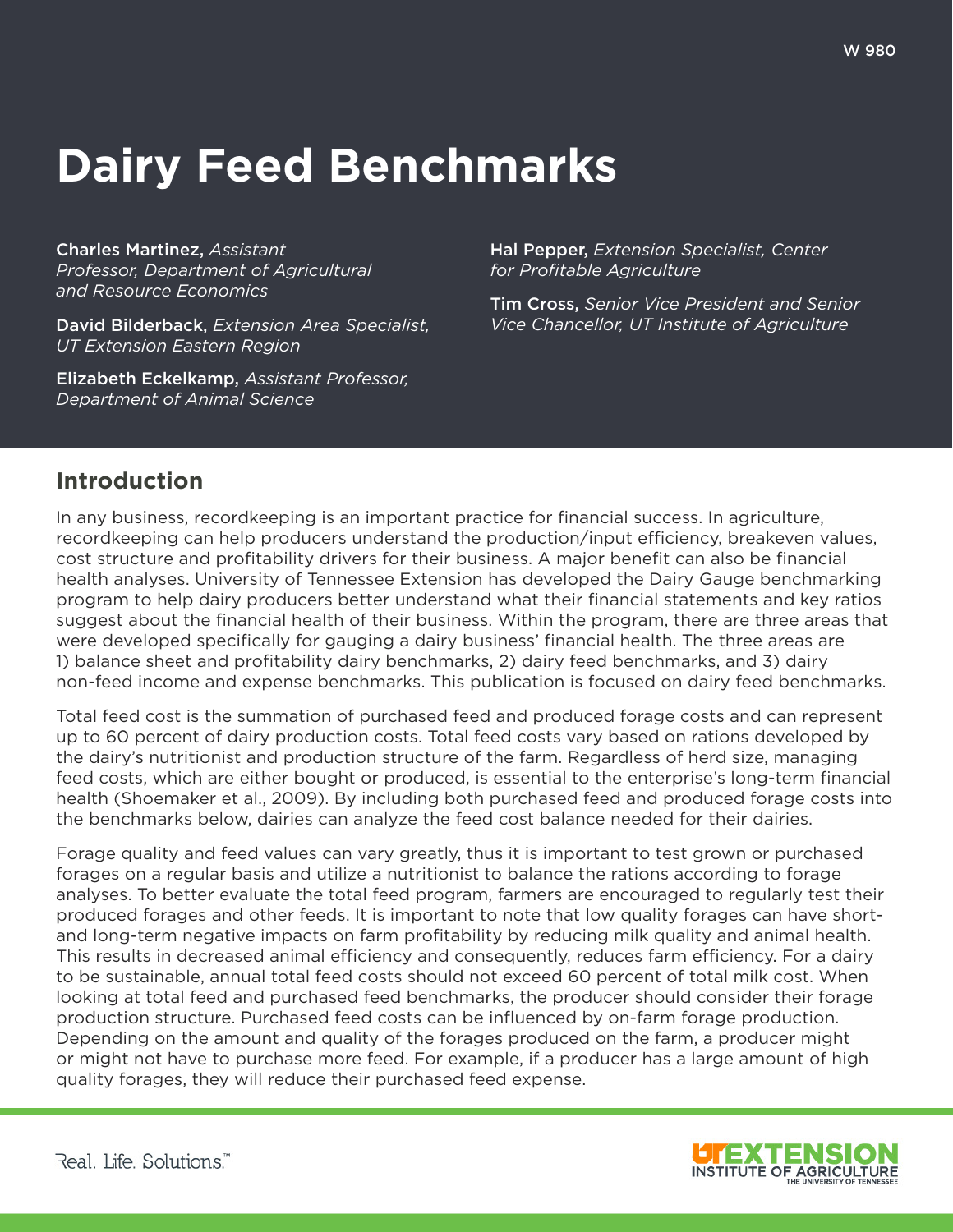The benchmarks below utilize gross farm income and annual milk price per hundredweight (cwt). By incorporating these revenue streams, the benchmark allows for producers to analyze the impact of feed costs from a whole farm (gross farm income) perspective and a marketing (milk price per cwt) perspective (Cross, 1997).

It is important to note that the following benchmarks are heavily influenced by milk price and feed costs. High milk prices can skew benchmark results and shield possible cost inefficiencies. Conversely, depressed milk prices may overstate cost inefficiencies. Utilizing risk management tools such as Dairy Margin Coverage (DMC), dairy risk protection insurance, usage of futures or options can help address milk market shocks. Using risk management tools, such as on-farm storage, forward contracts, futures or options can mitigate some fluctuations and shocks in feed prices.

# **The Benchmarks**

#### Total Feed Cost

Total Feed Cost = (Purchased Feed Cost + Produced Forage Cost) \* 100 Gross Farm Income

Target Value: 60 percent or less

Overview: The benchmark gauges the impact of total feed costs on the enterprise's gross income. As producers find a balance of purchasing feed and growing commodities for their rations, it is important that they do it cost effectively. Forage costs are any expenses associated with forages grown on the dairy. Relying heavily on one or the other could present risk to the dairy if there's a drought or if purchased feed becomes too expensive.

| Great                                       | <b>Watch</b>                                                                                             | Investigate                                                                                                                                                                                            |
|---------------------------------------------|----------------------------------------------------------------------------------------------------------|--------------------------------------------------------------------------------------------------------------------------------------------------------------------------------------------------------|
| Less than 60 percent                        | 60 to 65 percent                                                                                         | Greater than 65 percent                                                                                                                                                                                |
| The farm's feed costs are<br>under control. | The farm's feed costs are<br>slightly elevated. Evaluate<br>the nutrition program and<br>forage quality. | The farm's feed costs are<br>too high. Consult with the<br>nutritionists and evaluate<br>the forage program. High<br>total feed cost will limit<br>the ability to meet other<br>financial obligations. |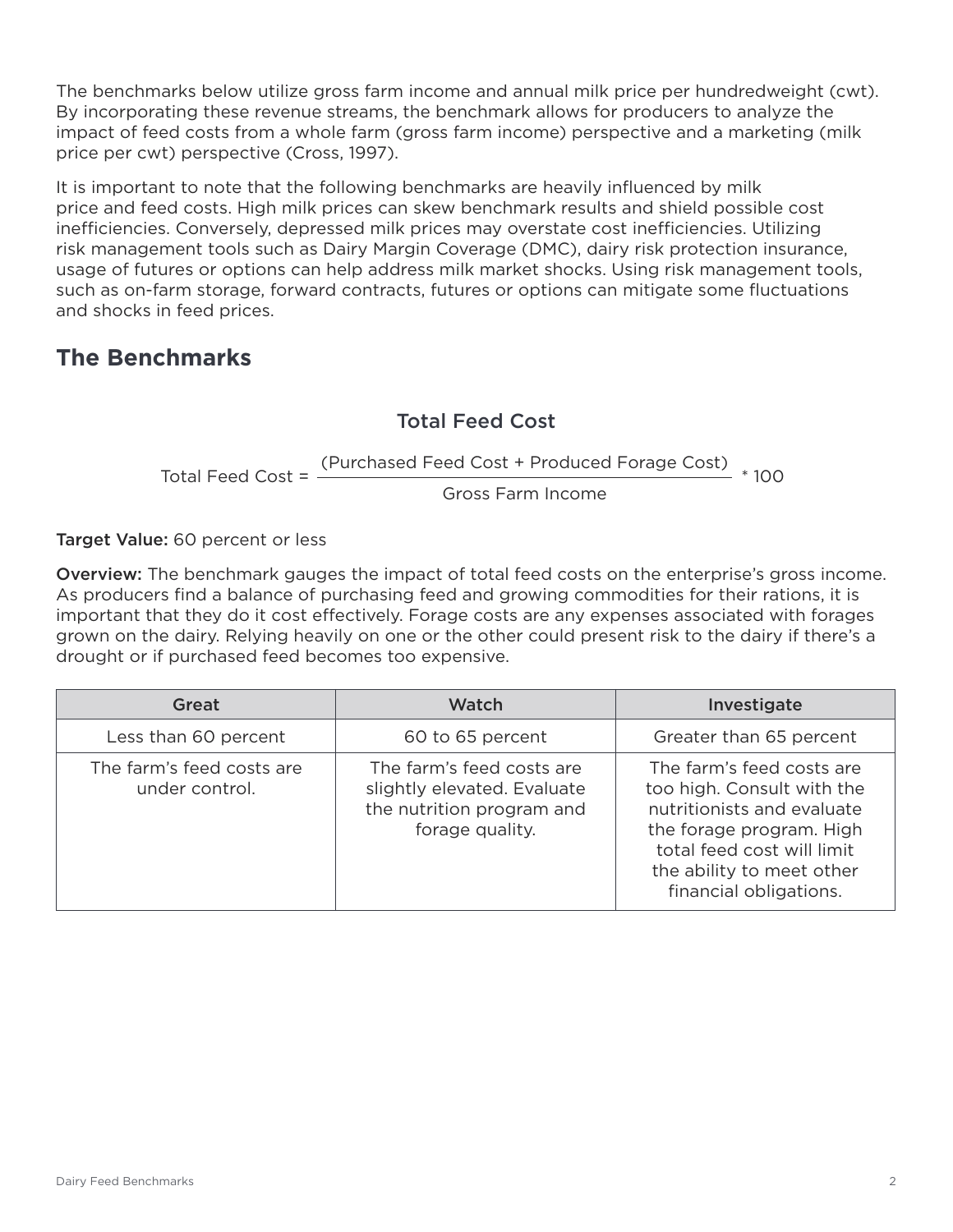#### Purchased Feed Costs

Purchased Feed Cost  $- * 100$ 

Purchased Feed Costs (% of total income) =

Gross Farm Income

Target Value: 45 percent or less

Overview: This benchmark gauges the impact of purchased feed on the enterprise's gross farm income. In general, if the dairy is growing more feed on the farm, this benchmark will be favorable for the enterprise, due to lower purchased feed expense. While most dairies will probably buy feed to help develop heifers or feed non-lactating cows, the farm does not want to be too heavily dependent on purchased feed since purchased feed costs can fluctuate.

| Great                                                    | Watch                                                                                                                                         | Investigate                                                                                                                                                                                                                                |
|----------------------------------------------------------|-----------------------------------------------------------------------------------------------------------------------------------------------|--------------------------------------------------------------------------------------------------------------------------------------------------------------------------------------------------------------------------------------------|
| Less than 45 percent                                     | 45 to 50 percent                                                                                                                              |                                                                                                                                                                                                                                            |
| <b>Total Feed Costs are less</b><br>than 60 percent      | <b>Total Feed Costs are less</b><br>than 65 percent                                                                                           | Greater than 50 percent                                                                                                                                                                                                                    |
| The dairy has its purchased<br>feed costs under control. | Purchased feed costs are<br>elevating and the producer<br>should consult with the dairy's<br>nutritionist and evaluate the<br>forage program. | Feed costs are greatly<br>elevated and the producer<br>should evaluate purchased<br>feed costs and consult with<br>the dairy's nutritionist. High<br>purchased feed cost will limit<br>the ability to meet other<br>financial obligations. |

### Milk Income over Feed Cost (IOFC) (Percent)

 $IOFC (%) =$ Annual Milk Price per CWT - (Total Feed Cost per CWT) \* 100

Annual Milk Price per CWT

#### Target Value: 40 percent or greater

Overview: Due to feed costs consuming a large portion of dairy expenses, it is important to analyze milk income versus feed costs at the cwt level. If feed costs are high, the dairy loses profitability from their milk revenue. This gauge is another way of checking profitability between the revenue stream of milk and the dairy's largest expense (feed). This measurement is evaluated in dollar form by subtracting total feed cost per cwt from annual milk price per cwt.

| Great                      | <b>Watch</b>                                                                                                                    | Investigate                                                                                                                                 |
|----------------------------|---------------------------------------------------------------------------------------------------------------------------------|---------------------------------------------------------------------------------------------------------------------------------------------|
| Greater than 40 percent    | 40 to 35 percent                                                                                                                | Less than 35 percent                                                                                                                        |
| The farm's IOFC is strong. | The farm's feed costs<br>are slightly elevated. It is<br>recommended to analyze<br>the nutrition program and<br>forage quality. | The farm's feed costs are too<br>high and the IOFC is weak.<br>Consult with the dairy's<br>nutritionist and evaluate the<br>forage program. |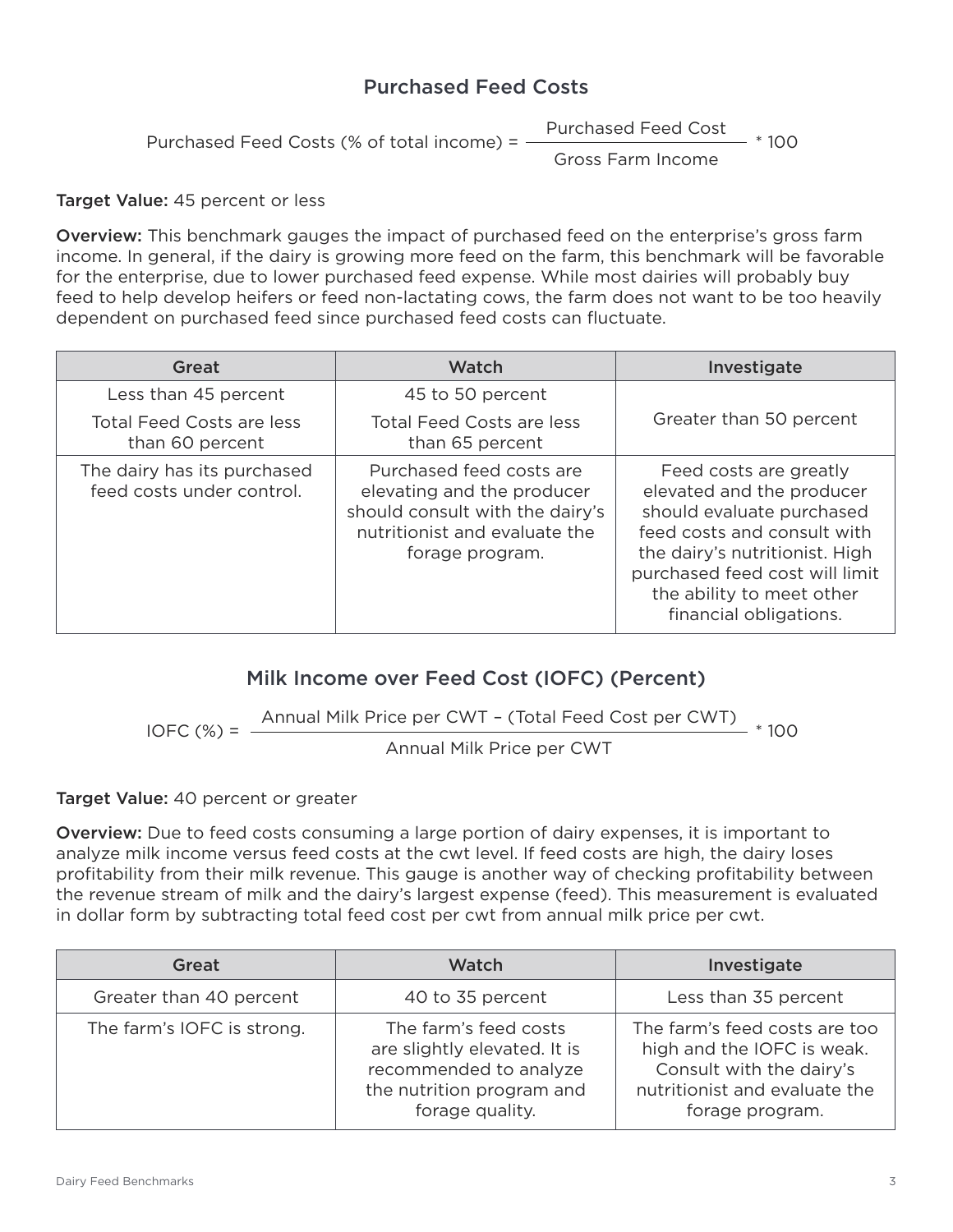#### Returns per \$100 of Feed

Target Value: Increase or maintain returns annually (unless there are major shocks in the dairy market or cost structure)

Overview: While these measurements are not true benchmarks, they are useful gauges to help identify feed efficiencies. A key advantage to these ratios is that they incorporate the largest income source against the largest expense. Major limitations to these measurements are fluctuating milk price, feed cost and inflation over time. If there is a major shock in milk or feed price, it will make it difficult to compare to prior years. These measurements look at how efficiently the nutrition program is generating revenue. If returns per \$100 of feed increases over time, it indicates the dairy is being more efficient with the nutrition program. The two different measurements to evaluate returns per \$100 of feed are shown below, each giving the farm a different perspective.

*Milk Returns per \$100 of Total Feed* – This measurement evaluates milk returns against purchased feed and forage cost. This will give the farm the ability to evaluate the total nutrition program.

Milk Returns per \$100 of Total Feed = 
$$
\left(\frac{\text{Milk Income}}{\text{Total Feed Cost}}\right) * 100
$$

*Milk Returns per \$100 of Purchased Feed* – This measurement evaluates milk returns against purchased feed. It will let the farm evaluate the feed supplement program over time.

Milk Returns per \$100 of Purchased Feed = 
$$
\left(\frac{\text{Milk Income}}{\text{Purchased Feed}}\right) * 100
$$

# **Conclusion**

Dairies that utilize the feed benchmarks suggested in this publication can identify potential issues with the dairy's largest expense. Benchmarks in the "watch" column can help farmers proactively adjust their nutritional programs. This can be done over time by improving forage production, adjusting purchased feed types or amounts, and working with their nutritionist to identify the most efficient ration for their operation. By identifying benchmarks in the watch column, producers can keep moderate problems from becoming major financial issues.

Calculating these benchmarks after every fiscal year allows producers to capture trends in the feeding benchmarks. Capturing and understanding trends will allow the enterprise to strategically plan for moving toward the "Great" column. By combining the dairy feed benchmarks with the dairy balance sheet and profitability and dairy non-feed income and expense benchmarks, the dairy enterprise can plan to be as efficient as possible regardless of size.

The two complementary publications are:

- Dairy Non-Feed Income and Expense Benchmarks W 979
- Dairy Balance Sheet and Profitability Benchmarks W 981